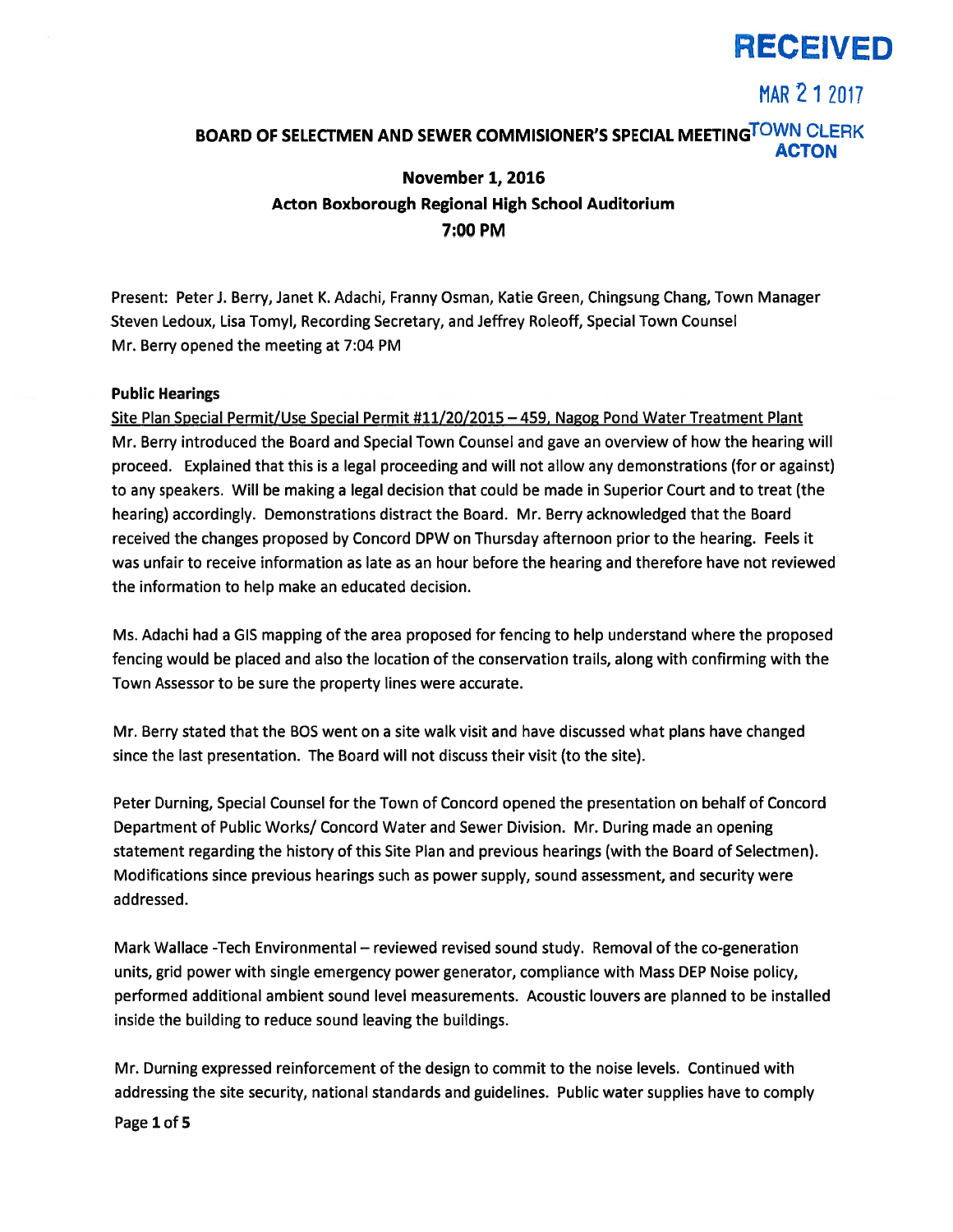with national requirements for public health issues. Modifications have been adjusted since that last hearing. Gave some industry examples of security fencing. Gave examples of locations on Concord property where more than passive recreation has occurred. Roland Bartl, Acton Planning Director, had commented to move the fence 20 feet off the property line. Concord made the modification of the fencing to avoid significant wetland areas. Planning Department and Engineering Department comment the at the Special Permit 4.1.8 and 4.1.9 the fencing in <sup>a</sup> significant wetland area complies. Mr. Durning concluded that the Special Permit Criteria listed regarding the proposal by means of SPSP Bylaw 10.3.5 is sufficient for approval.

Ms. Osman — questioned regarding the fencing that leaves open the whole left side (of the property) and how did you (applicant) figure leaving one side open and not the other — Mr. Durning stated it was due to the threats of security. If the threats migrate to the East, there may be a time to return to (placing)fencing in the area. What about alternate locations like the (Concord Municipal) Light and Power Plant. Mr. Durning stated that it was brought up at previous sessions.

Ms. Green inquired who conducted the site security assessment — Mr. Durning stated is was the Concord Water and Sewer professionals who do patrols and walkthroughs in the area. Public Works department keeps <sup>a</sup> log of activity seen. It was <sup>a</sup> complication of reviews they had compiled. Ms. Green was confused why stopping the fence on the western board that the same threats would happen later (or migrate). Would you (Concord DPW) consider the use of combined heat and power — Mr. Durning - no that has been taken off the board. Ms. Green inquired about the backup generator that must run 30 minutes per week — wondering if it could be schedule <sup>a</sup> specific time for it to run — Mr. Durning — yes. Ms. Green inquired regarding the delivery times for chemicals — Mr. Durning stated it is not <sup>a</sup> midnight delivery — mostly 7 AM-7 PM during the weekday and Concord DPW is with them during delivery, so staff is present.

Mr. Chang inquired where the access road is location, Mr. Durning stated it extends from the (Breezy Point entrance) and will continue use for deliveries.

Ms. Adachi noted regarding the wildlife and the proposed fence - just received <sup>a</sup> memo regarding the height of the fence where the gap may be bigger than others, and deer being able to access the water at the end of the fence. Open Space Committee submitted <sup>a</sup> letter regarding the wildlife very important for the wildlife corridors and not be blocked as much as possible.

Mr. Berry questioned if Concord DPW/Water and Sewer anticipated taking down any mature trees with the fence installation — Mr. During stated no. Mr. Berry inquired regarding the installation of the proposed fence pos<sup>t</sup> — is there concrete in use or drilled directly into the ground — Mr. During stated they would be secured with concrete. Also, where would the septic area be located — Mr. Durning stated it would be located by the access road. Mr. Berry asked for copies of the Material Data Safety Sheets, Mr. Durning will ge<sup>t</sup> them delivered (to the Board of Selectmen). Mr. Berry asked if (Concord DPW) could restrict deliveries to weekdays only — Mr. During will work with that. Mr. Berry asked what Page 2 of 5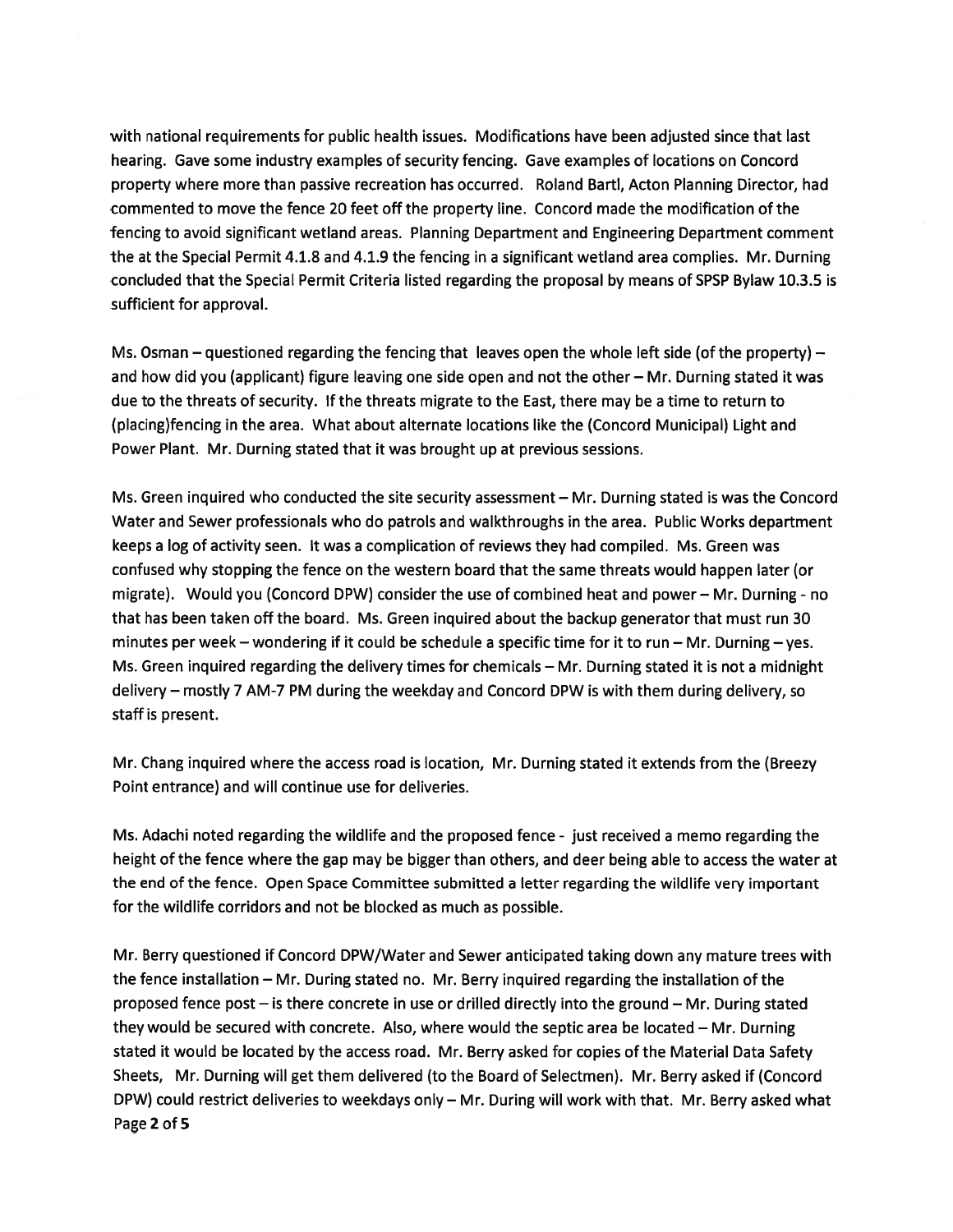other alternatives have you (Concord DPW) thought of and have you (Concord DPW) spoken with other public water suppliers — Mr. Durning stated he mentioned about signage and that it has not deterred blatant ignoring the (No Tresspassing) signs.

Acton Water District —Acting Water Commissioners Mr. Steven Stunz, Leonard Phillips and Ronald Parente, Matt Mosteller, and Chris Allen, Director. Mr. Stunz presented <sup>a</sup> presentation regarding questions that the BOS had after the previous hearing from September 12. [attached belowJ

Mr. Berry questioned in Concord DPW/ Water Sewer would be willing to accep<sup>t</sup> water services to parts of Great Road including businesses — Mr. Durning has to speak with officials regarding acceptable wording.

Mr. Chang noted that Acton Water District stated they don't have <sup>a</sup> projection of water needs in the future — if we (Town of Acton) were to have the need to require the use of Nagog Pond in the future, could we have <sup>a</sup> facility like Concord's proposal, could we (The Town of Acton) have one - Mr. Stunz stated yes, but it would require state approval (for the use of Nagog Pond Rights).

Ms. Green questioned just to provide service on 2A with the current supply what would it require AWD to take over that service — AWD responded with it would require installation and road cuts. Ms. Green continued with what would be general cost associated with such work -Mr. Stutz responded approximately about \$400 per foot, permits, police details, etc. It would be quite high. Would you (AWD) be willing to talk with Concord with larger issues aside the Site Plan Special Permit — Mr. Stutz it would take <sup>a</sup> long time for districts to talk smoothly — we have emergency hookups with Concord and Littleton as needed. Long term we will be working with them and willingly. Concord would be willing to work with AWD with those issues as well.

Ms. Osman questioned Acton Water District regarding the amount of water used and any comments in difference in water usage between the towns. Mr. Stutz stated no — he doesn't know the conservation status with Concord — only works on local conservation.

Ms. Adachi had no further questions.

Alan Cathcart — practicing water conservation — EPA has <sup>a</sup> program called Water Sence — like an energy program. EPA goal is 100 gallons per day per capita — this is <sup>a</sup> National Standard. Mr. Cathcart explained the makeup of their system using an example from their presentation from slide 21 (see attachment).

Barry Elkin – Skyline Drive – Mr. Elkin spoke from a written statement. Requested the Board make a condition that the fence have <sup>a</sup> setback of 20 feet and not to exceed 8 feet in height — Mr. Durning stated they are committed to not exceed eight feet.

Carolyn Keily — Skyline Drive — Had <sup>a</sup> presentation regarding responding to Concord hearing from September 12<sup>th</sup> and also had response to Mr. Durning's opening statement. Page 3 of 5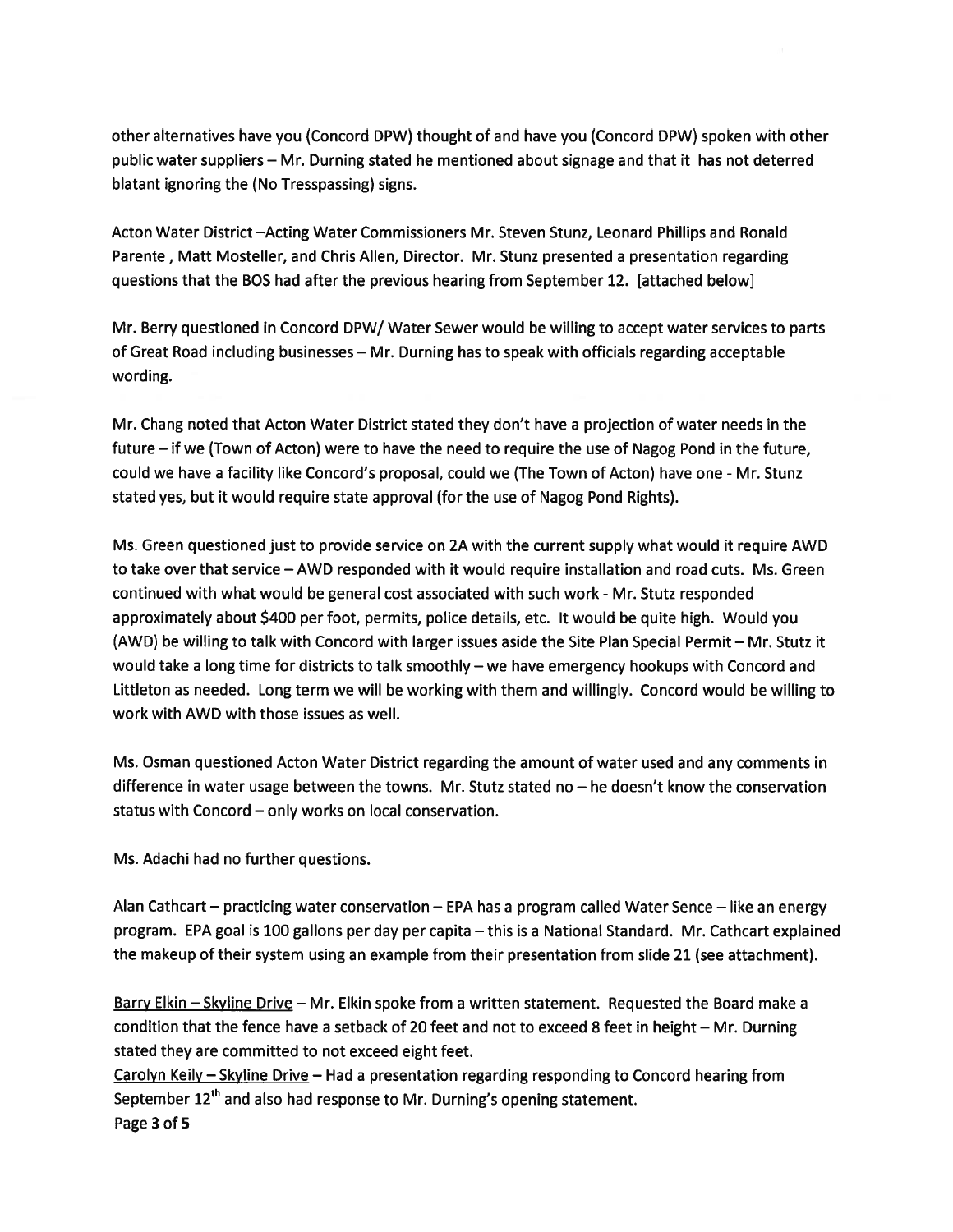Robert Sekular — 17 Parkland Lane — spoke in conclusion of the presentation from Ms. Kelly. Mr. Sekular urged the Board to take serious consideration with Acton Water District's 3 suggestions of conditions, also have Concord come up with <sup>a</sup> drought contingent limitation plan under conditions of extreme drought, and to consider to require Concord to pu<sup>t</sup> <sup>a</sup> conservation constriction on the surrounding land, and to minimize the fencing. One other suggestion was to have Concord to conduct <sup>a</sup> serious study to commit to preserve the high sensitivity archeological sites.

Lisa Lapinski — Acorn Park — read from prepared statement and sent in via email — posted in docushare file

Ralph Lawrey, Quail Ridge — read from <sup>a</sup> prepared statement

Kim Kastkins, 290 Pope Road — read from <sup>a</sup> prepared statement and submitted bia email — posted in docushare file

James Engel, Breezy Point Road - read from prepared statement

Ron Beck, 80 Esterbrook Road – showed a prepared power point presentation on water quality – expressed concern that Acton being in <sup>a</sup> water deficit in the future. Requested that Concord withdraw application and have more conversations between Acton, Concord, and Littleton.

Bernie Dennis, 40 Greenside Terrace - read from a prepared statement - thanked Ms. Adachi for setting up the GIS map — concerned about the fencing proposal and not just building the fence around the treatment facility only.

## Ainsley Brennan, Breezy Point —

Terra Freidrichs, Wright Hill – requested the Selectmen to not close the hearing and order a water study to be paid for by Concord — Acton needs to protect itself.

Barry Rosen, Windemere Road – questioned why the plant is being built in Acton and not in Concord and asked if there are openings in Great Road for pipes — Mr. Cathcart explained briefly that it is not par<sup>t</sup> of this plan.

## John Goddard, 4 Breezy Point Road — feels the proposal is arrogan<sup>t</sup>

Ms. Green expressed the need to move forward and close the hearing — doesn't think that it could be closed tonight and hoped that Concord understands with the hearing being continued multiple times (by Concord's requests)and to agree to extend the decision date given that material was presented to the board 2 hours before the hearing. Ms. Osman stated that is was not necessary for the public to reiterate any comments previously given in pas<sup>t</sup> hearings. Mr. Berry requested to extend the timeline for <sup>a</sup> Page 4 of 5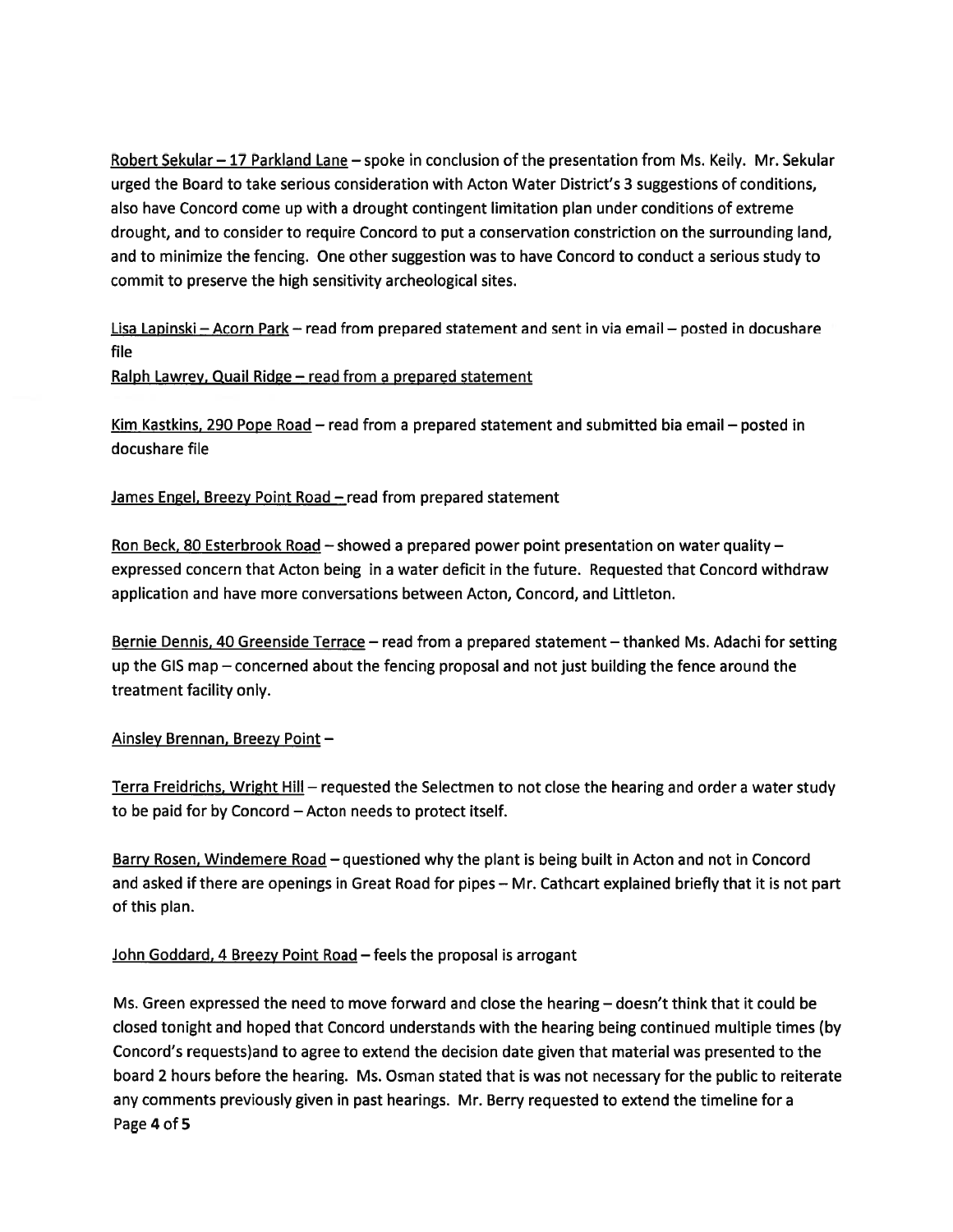decision — Mr. Durning agreed to extension. Mr. Berry requested to close hearing at the next (special) public hearing and deliberate for <sup>a</sup> final decision prior to the December11 deadline. Ms. Green commented that doesn't feel it's feasible for staff and counsel to wright <sup>a</sup> decision in such <sup>a</sup> short time. Mr. Berry added that he is concerned about having <sup>a</sup> full wildlife study completed before deadline. Ms. Adachi is reluctant to close the hearing without seeing some type of comments first and also hiring consultants for <sup>a</sup> full wildlife study. Mr. Chang stated he was in favor of hiring "our own" consultants (instead of Concord) for an archeological study. Ms. Adachi and Mr. Berry both agreed to hire consultants.

Mr. Durning stated that it would be appropriate to include the study in the condition of decision, also work would not begin (on the fence) if the conditions for the study are not completed.

Ms. Adachi moved to retain <sup>a</sup> wildlife consultant for scope of complete study, Ms. Green second. All Ayes (5-0)

Ms. Adachi moved to continue the Nagog Pond hearing to December 14, 2016 at 7:00 PM, Ms. Green second. All Ayes (5-0)

Mr. During agreed to extend decision from December 11, 2016 to January 11, 2016.

Ms. Adachi moved to extend decision deadline to January 11, 2016, Mr. Chang second. All Ayes (5-0)

Ms. Adachi moved to adjourn, Ms. Green seconded. All Ayes (5-0) Meeting adjourned at 12:15 AM. Respectfully Submitted,

Lisa Tomyl, Recording Becretary **Franny Osman, Clerk** Franny Osman, Clerk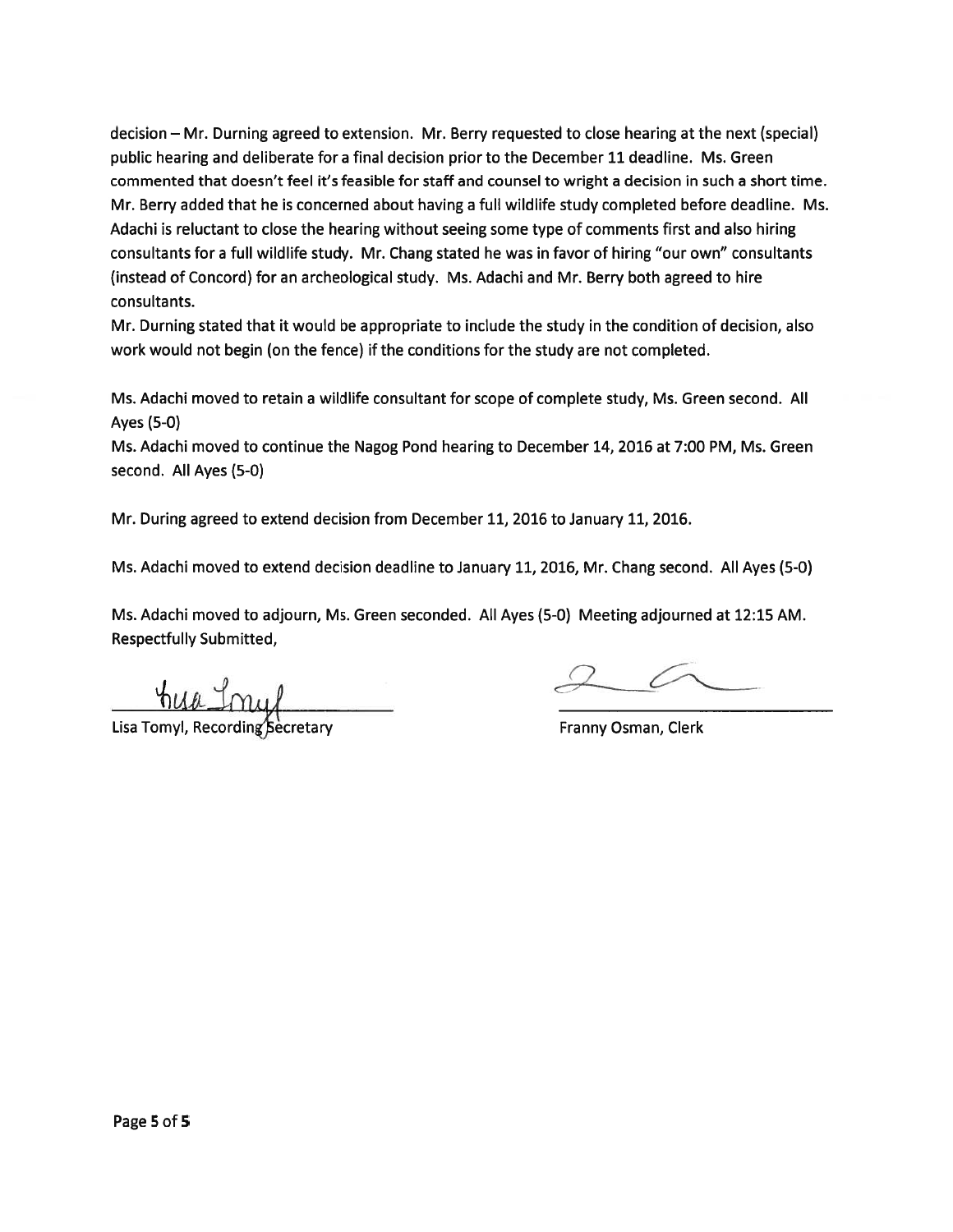

Water Supply\_District of Acton

693 MASSACHUSETTS AVENUE P.O. BOX 953 ACTON, MASSACHUSETTS 01720

TELEPHONE (978) 263-9107

FAX (978) 264-0148

TO: Town of Acton Board of Selectmen FROM: Board of Water Commissioners RE: Technical assistance on Concord's reques<sup>t</sup> to construct <sup>a</sup> water treatment <sup>p</sup>lant at Nagog Pond

Honorable Selectmen,

Per your reques<sup>t</sup> for assistance with citizen concerns and questions surrounding the Town of Concord's application to construct <sup>a</sup> Water Treatment Plant at Nagog Pond to replace their existing <sup>p</sup>lant, we offer the following responses to your questions:

1. Is there an impact on Acton's groundwater resources if the Concord Treatment Plant increases its water drawdown from Nagog Pond? If so, please describe.

> Based on the hydrology and location of our wells, we do not see <sup>a</sup> direct correlation between water withdrawn from Nagog Pond and effects on our nearest well, Conant 1 (599 Main St). Although Nagog Brook passes through the area of our Conant 1 well, the dam at Nagog Pond under current conditions already reduces the available flow to the brook during certain times of the year. Additional withdrawals from the pond would have the same type of impact as we see today where consistent flow in Nagog Brook is not <sup>a</sup> <sup>g</sup>iven. Under currently pending water managemen<sup>t</sup> regulations in Massachusetts, Concord may be responsible for maintaining <sup>a</sup> more consistent flow in Nagog Brook and mitigating impacts downstream of the dam.

2. Has the Acton Water District (AWD) completed an existing build out analysis for the Town?

The Acton Water District has not completed <sup>a</sup> build out analysis for the Town of Acton. We rely on other organizations to look at build out potential and the resulting population and employment projections. We then take that information into consideration as we plan for future water needs. Typically water use is correlated to people and processes, not buildings; therefore <sup>a</sup> build out analysis is not the only tool of choice in forecasting future water needs. Our recently completed Water Needs Forecast (WNF) by the Massachusetts Department of Conservation and Recreation (DCR) used population growth and employment projections. Our Water Impact Report requirements serve to further evaluate the District's ability to meet the water supply needs of large scale projects in Acton as they arise. These processes will continue to <sup>p</sup>lay <sup>a</sup> vital role in determining what would exceed our capacity and require alternate sources of water to be pursued or developed.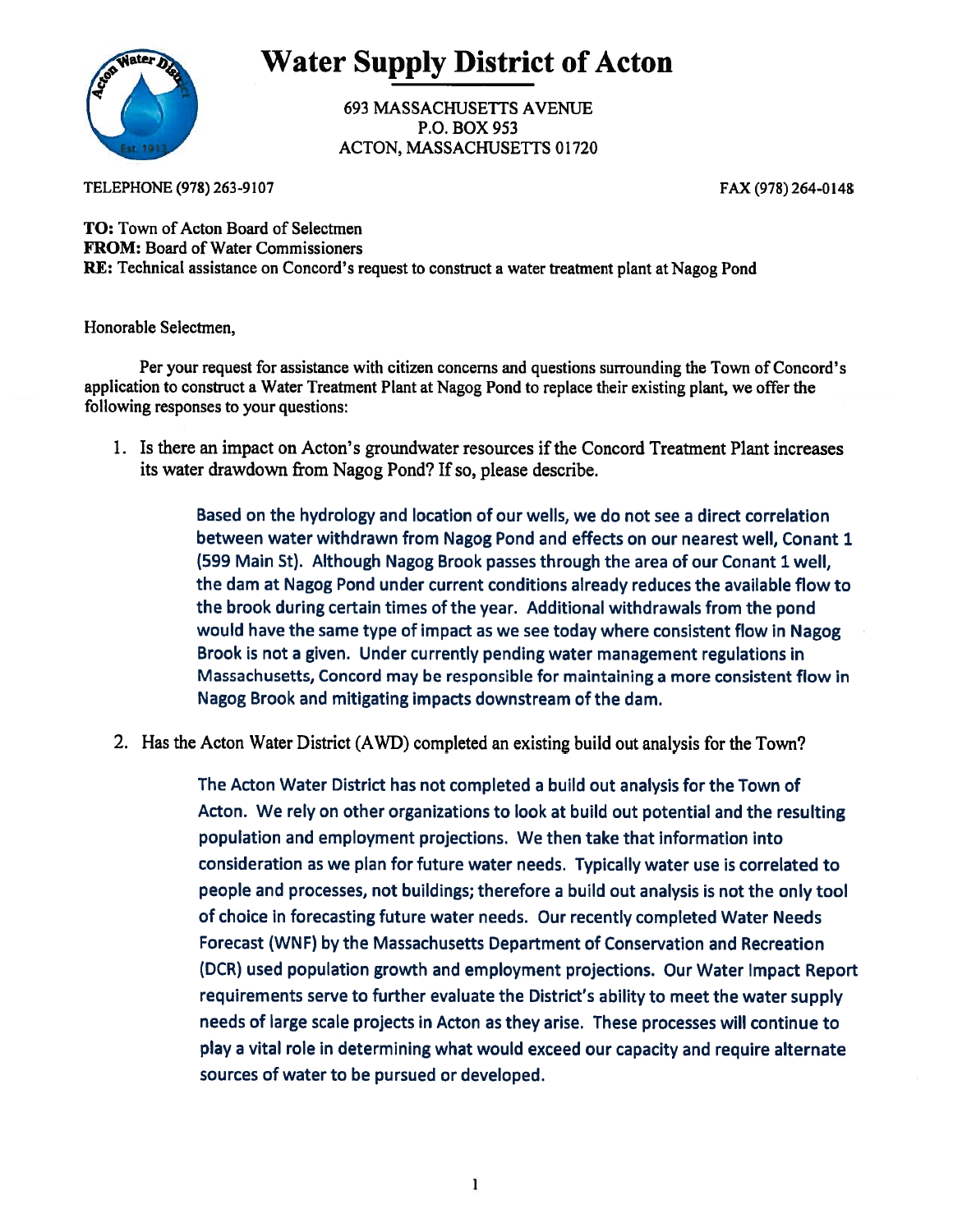

Water Supply District of Acton

693 MASSACHUSETTS AVENUE P.O. BOX 953 ACTON, MASSACHUSETTS 01720

TELEPHONE (978) 263-9107

FAX (978) 264-0148

3. Is the AWD able to serve the Town at maximum build out capacity with the current drawdown of Nagog Pond? Would the proposed increased drawdown from Nagog Pond affect the AWD's ability to serve at maximum build out?

> We do not see the relationship posed in this question based on our responses to the prior questions. Based on public discourse, the question could be related to service on Great Road and our ability to serve that area if Concord did not serve it anymore. That would require information that is not currently available to begin to address.

4. What chemicals does the AWD use?

The Acton Water District currently uses sodium hypochlorite(liquid) and sodium fluoride (granulated) at all of our treatment facilities. Potassium hydroxide (liquid), potassium permanganate (granulated), poly-Aluminum chloride (liquid), sodium bisulfite (liquid), citric acid (liquid), and granulated activated carbon are used in bulk at various treatment facilities. In addition we deploy the <sup>p</sup>hysical process of aeration to remove volatile organic contaminants and membrane filters to remove minerals and microbes.

5. How many trips/deliveries does the AWD receive per day?

Our major facilities may have 1-4 vehicle trips per day that include the daily operations visits in <sup>a</sup> mid-size <sup>p</sup>ickup (Ford Ranger). Chemical deliveries (tanker for bulk liquid deliveries, and/or box truck for palletized dry deliveries) are one approximately every 2-4 months (about quarterly) depending on the season and chemical. Other maintenance activities may require additional vehicle trips (contractors and/or District operators) or equipment.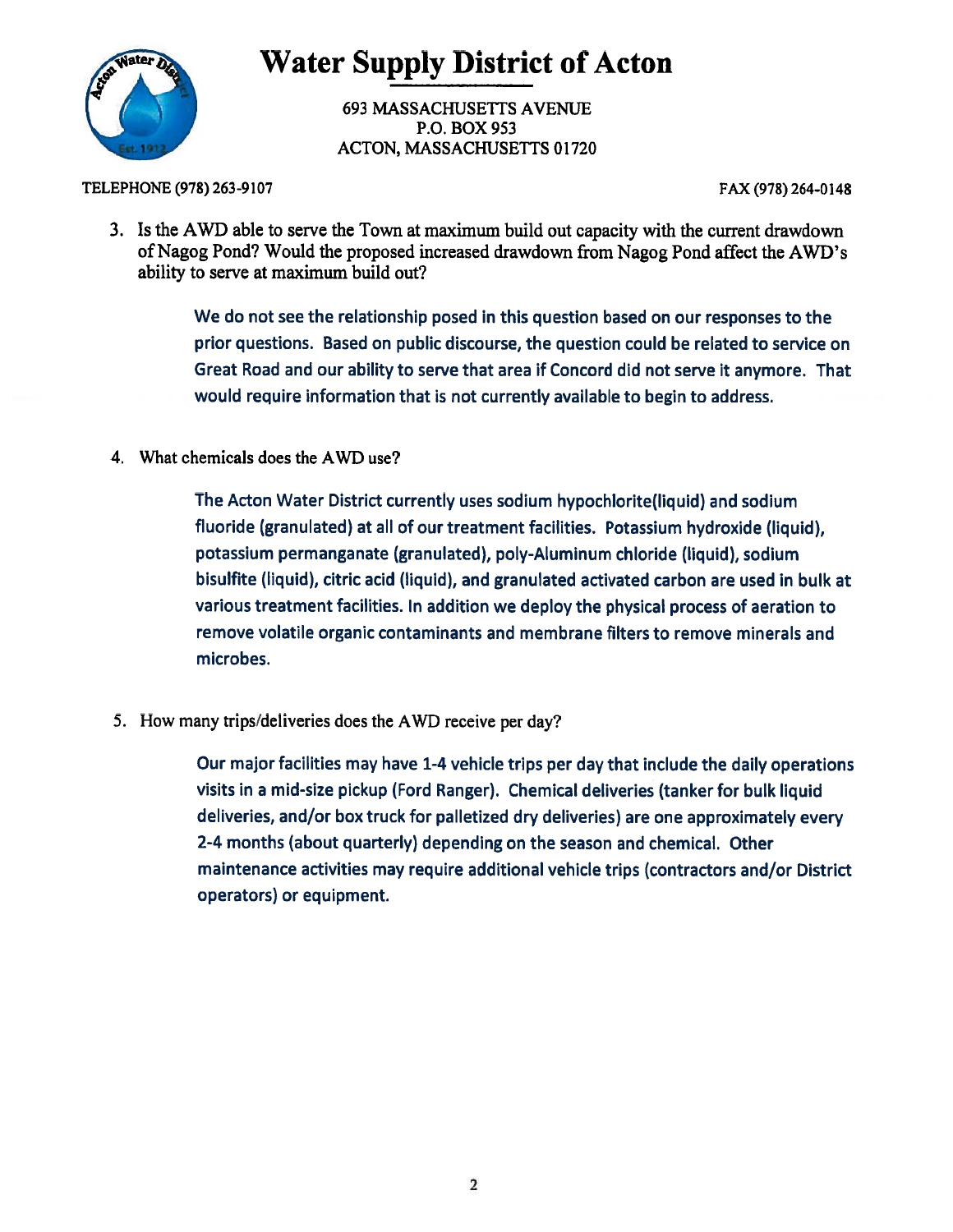

## Water Supply District of Acton

693 MASSACHUSETTS AVENUE P.O. BOX 953 ACTON, MASSACHUSETTS 01720

TELEPHONE (97\$) 263-9107

FAX (978) 264-0148

The Acton Water District has <sup>a</sup> unique perspective on Concord's proposal, as we are intimately familiar with the challenges of managing <sup>a</sup> Public Water Supply. Although we cannot comment on the particular needs driving this project, we can appreciate the pressures to provide <sup>a</sup> clean, reliable, and redundant water supply while meeting the complex array of environmental and regulatory conditions. That said, each system is individual in its own right, and the specifics of our system, or the Town of Acton, are not an "apples to apples" comparison of the specifics of Concord's system, or the Town of Concord.

We believe that Concord's proposed higher level of treatment of the Nagog Pond waters could pay benefit to our community if three conditions are met. The first is their continuation of providing water service in the vicinity of Great Road in Acton and adding new or expanded service as needed. The second is the inclusion of future short or long term supply to the District via existing or new interconnections, if needed. This would be with the understanding that short term emergency needs would be automatically agreed upon. Finally that the uses of the waters of Nagog Pond that were in the 1884 Act of the Massachusetts Legislature be confirmed with a clear plan on how those rights can be exercised.

The rights to the waters of Nagog Pond, <sup>a</sup> Great Pond, are an extremely important regional water supply issue, and we do not take that lightly. Chapter 201 of the 1884 Acts of the Massachusetts Legislature provides for Acton's ability to access these waters, and we believe it is critical to maintain that statutory right, and that Nagog Pond be forever considered to be <sup>a</sup> viable source of drinking water for the region. Efforts should be pu<sup>t</sup> forth during this special permit process to protect the watershed lands in perpetuity and the future water supply development rights of both Acton and Littleton.

While Acton has not identified an immediate need for Nagog Pond, <sup>g</sup>iven the uncertainties inherent in Questions 1 and 2, the need may very well arise in the future. Furthermore, accessing Nagog Pond as <sup>a</sup> source would require that we acquire property, construct <sup>a</sup> facility of similar scope and scale as that being proposed, and gain legal and regulatory authority to exercise those rights. This burden has not been considered in our current <sup>p</sup>lanning scheme; nor has the potential of absorbing the demand of Concord's services along Great Road in Acton. Taking this type of system expansion on would require surface water treatment, which would impose <sup>a</sup> financial burden to our customer base that would substantially exceed the cost of our recent system improvements. The District appreciates the attention to water resource issues that this proposa<sup>l</sup> has generated amongs<sup>t</sup> Acton residents. The water needs of the Town are something that residents bring to the forefront every few years. We want to assure our customers and the residents of Acton that we continually <sup>p</sup>lan for the future of Acton's water needs in <sup>a</sup> fiscally and environmentally responsible manner.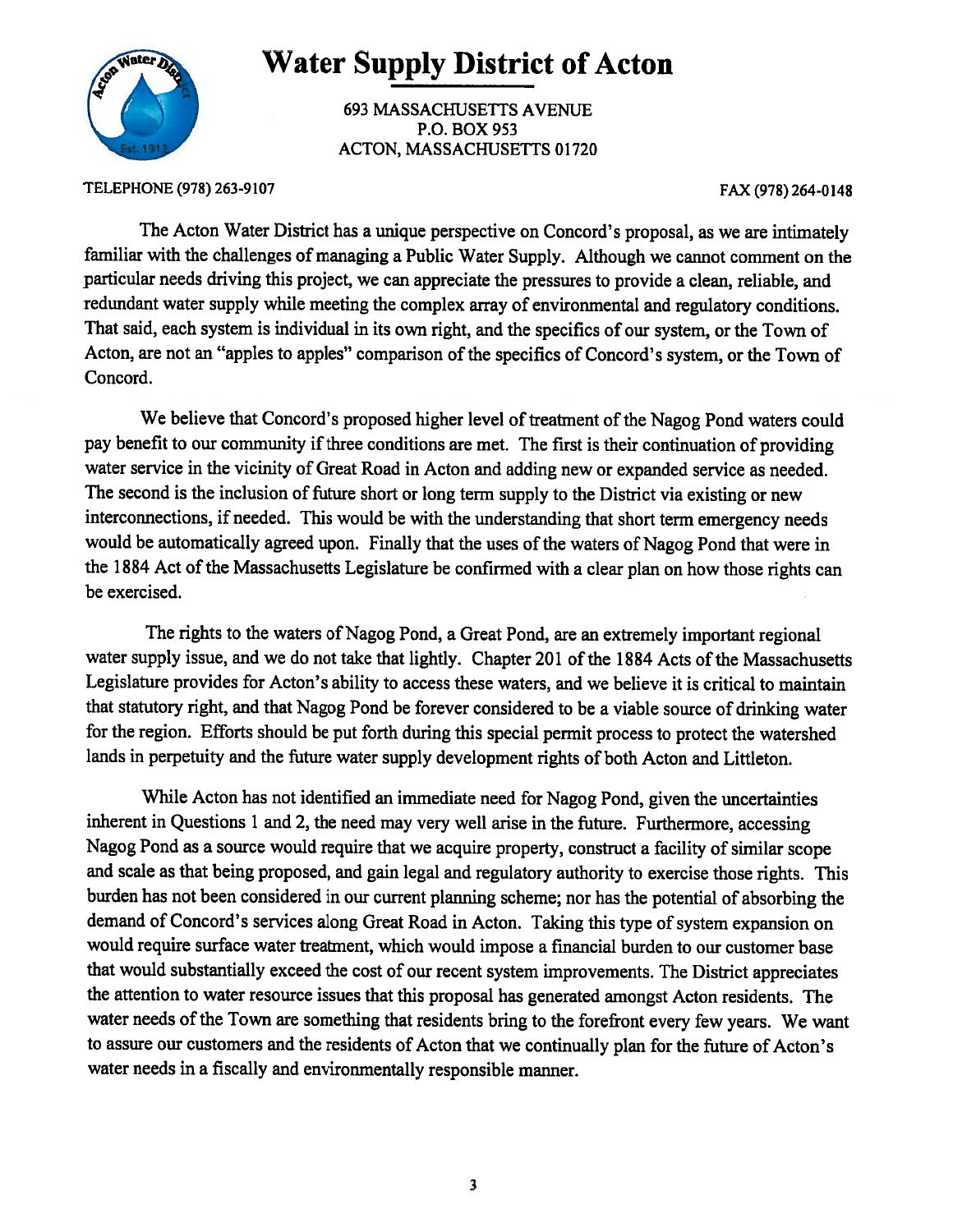

## Site Plan Special Permit Application for the Town of Site Plan Special Permit Application for the Town of **Concord's Nagog Pond Water Treatment Plant** Concord's Nagog Pond Water Treatment Plant **Comments and Recommendations to the** Comments and Recommendations to the Acton Board of Selectmen on the Acton Board of Selectmen on the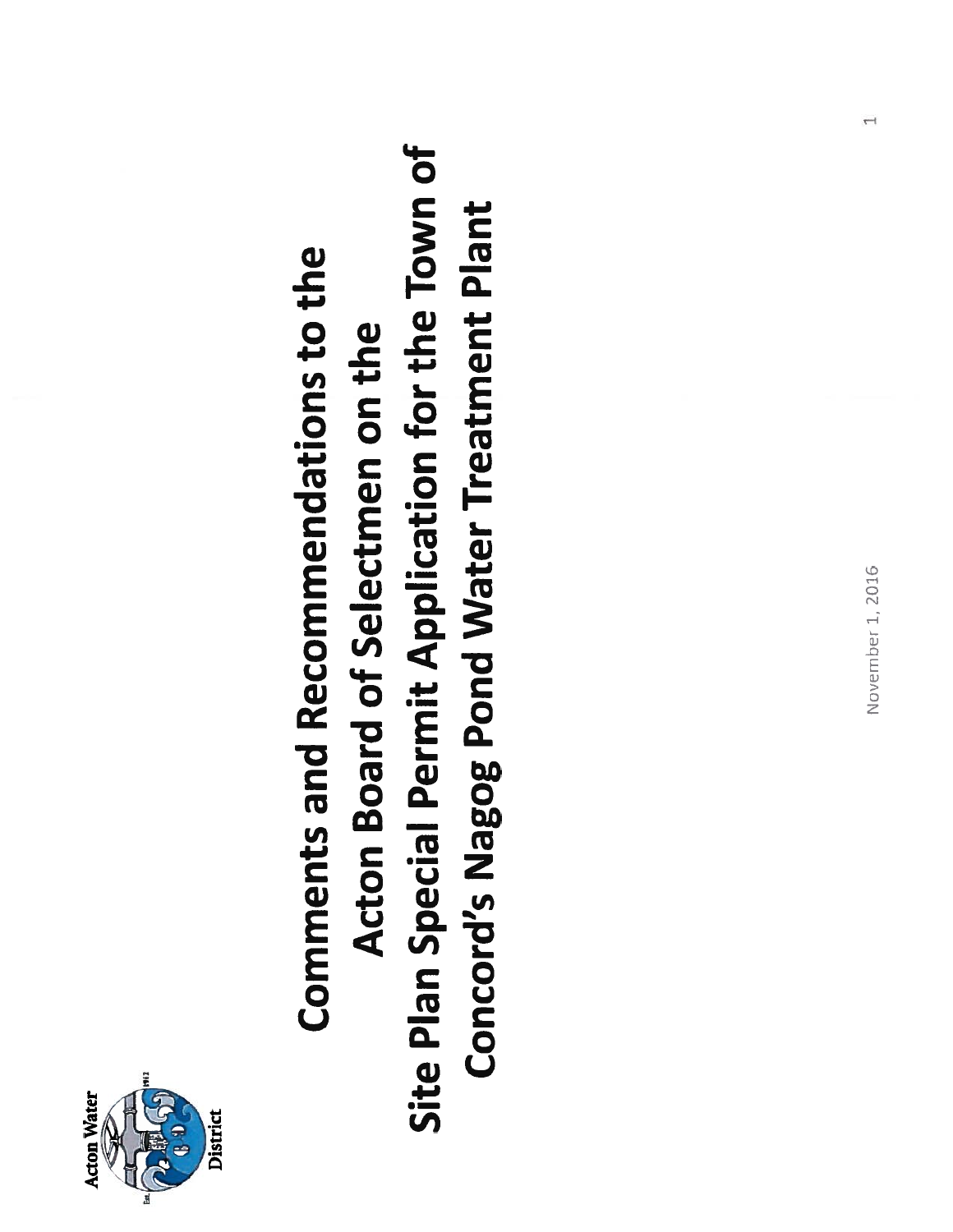

Is there an impact on Acton's groundwater resources if Is there an impact on Acton's groundwater resources if the Concord Treatment Plant increases its water the Concord Treatment Plant increases its water drawdown from Nagog Pond? If so, please describe. drawdown from Nagog Pond? If so, please describe.

effects on our nearest well, Conant 1 (599 Main St). Although Nagog effects on our nearest well, Conant 1 (599 Main St). Although Nagog Massachusetts, Concord may be responsible for maintaining a more Massachusetts, Concord may be responsible for maintaining a more consistent flow in Nagog Brook and mitigating impacts downstream Nagog Pond under current conditions already reduces the available withdrawals from the pond would have the same type of impact as consistent flow in Nagog Brook and mitigating impacts downstream Nagog Pond under current conditions already reduces the available direct correlation between water withdrawn from Nagog Pond and withdrawals from the pond would have the same type of impact as direct correlation between water withdrawn from Nagog Pond and given. Under currently pending water management regulations in Based on the hydrology and location of our wells, we do not see a given. Under currently pending water management regulations in Based on the hydrology and location of our wells, we do not see a Brook passes through the area of our Conant 1 well, the dam at Brook passes through the area of our Conant 1 well, the dam at flow to the brook during certain times of the year. Additional flow to the brook during certain times of the year. Additional we see today where consistent flow in Nagog Brook is not a we see today where consistent flow in Nagog Brook is not a of the dam. of the dam.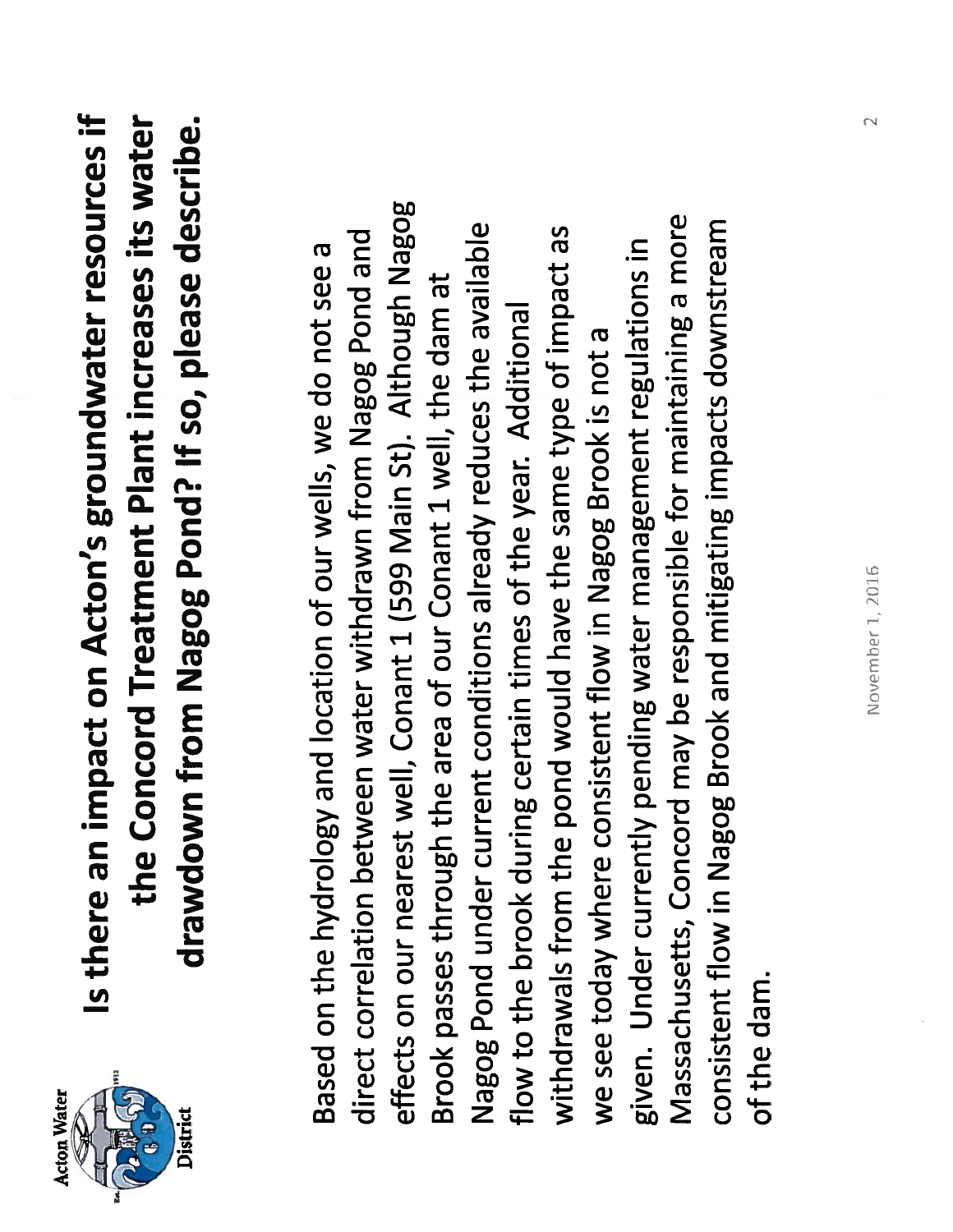

## Has the Acton Water District (AWD) completed an existing build out analysis for the Town? Has the Acton Water District (AWD) completed an existing build out analysis for the Town?

requirements serve to further evaluate the District's ability to meet the water requirements serve to further evaluate the District's ability to meet the water The Acton Water District has not completed a build out analysis for the Town The Acton Water District has not completed a build out analysis for the Town of Acton. We rely on other organizations to evaluate build out potential and capacity and require alternate sources of water to be pursued or developed. of Acton. We rely on other organizations to evaluate build out potential and capacity and require alternate sources of water to be pursued or developed. supply needs of large scale projects in Acton as they arise. These processes the resulting population and employment projections. We then take that<br>information into consideration as we plan for future water needs. Typically population growth and employment projections. Our Water Impact Report population growth and employment projections. Our Water Impact Report supply needs of large scale projects in Acton as they arise. These processes information into consideration as we plan for future water needs. Typically water use is correlated to people and processes, not buildings; therefore a water use is correlated to people and processes, not buildings; therefore a build out analysis is not the only tool of choice in forecasting future water build out analysis is not the only tool of choice in forecasting future water the resulting population and employment projections. We then take that Massachusetts Department of Conservation and Recreation (DCR) used Massachusetts Department of Conservation and Recreation (DCR) used will continue to play a vital role in determining what would exceed our will continue to play a vital role in determining what would exceed our needs. Our recently completed Water Needs Forecast (WNF) by the needs. Our recently completed Water Needs Forecast (WNF) by the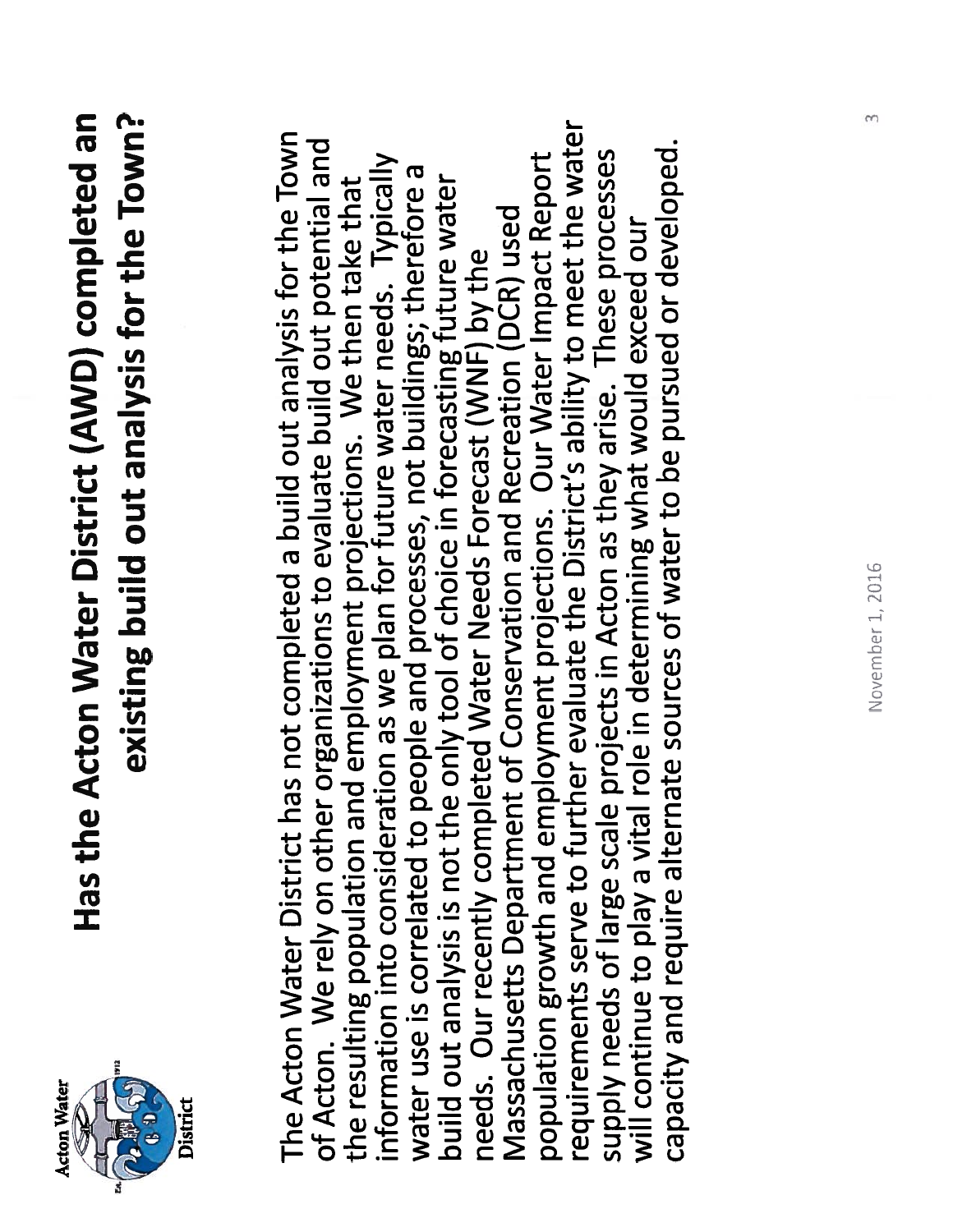

District

Is the AWD able to serve the Town at maximum build े प्राप्ति हैं out capacity with the current drawdown of Nagog Pond?<br>हम्मी out capacity with the current drawdown of Nagog Pond? Would the proposed increased drawdown from Nagog Pond affect the AWD's ability to serve at maximum build out? Is the AWD able to serve the Town at maximum build out capacity with the current drawdown of Nagog Pond? Would the proposed increased drawdown from Nagog affect the AWD's ability to serve at maximum build out?

did not serve it anymore. That would require information that is not currently We do not see the relationship posed in this question based on our responses did not serve it anymore. That would require information that is not currently We do not see the relationship posed in this question based on our responses related to service on Great Road and our ability to serve that area if Concord related to service on Great Road and our ability to serve that area if Concord to the prior questions. Based on public discourse, the question could be to the prior questions. Based on public discourse, the question could be available to begin to address. available to begin to address.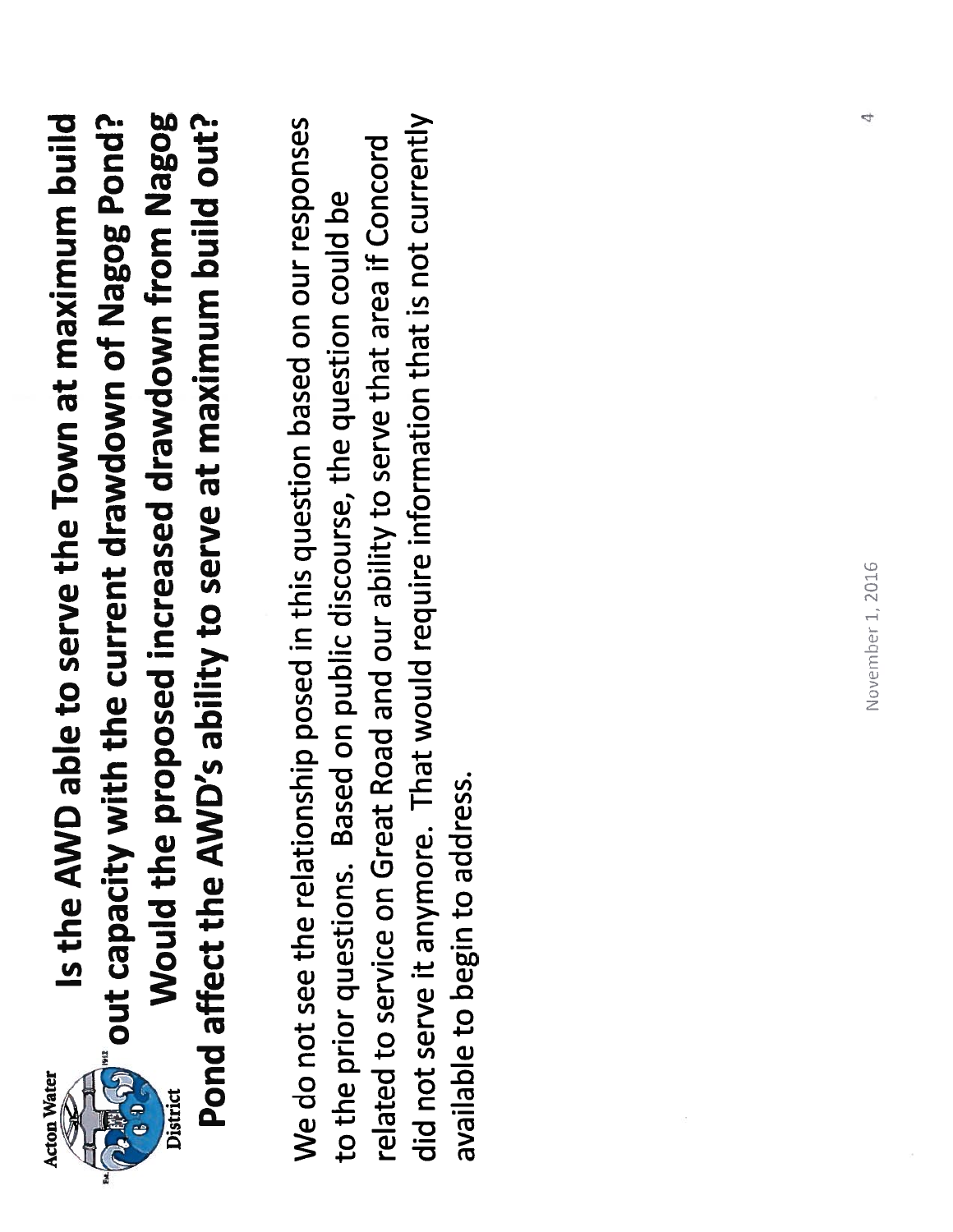

## What chemicals does the AWD use? What chemicals does the AWD use?

activated carbon are used in bulk at various treatment facilities. In addition activated carbon are used in bulk at various treatment facilities. In addition hydroxide (liquid), potassium permanganate (granulated), poly-Aluminum hydroxide (liquid), potassium permanganate (granulated), poly-Aluminum chloride (liquid), sodium bisulfite (liquid), citric acid (liquid), and granular chloride (liquid), sodium bisulfite (liquid), citric acid (liquid), and granular sodium fluoride (granulated) at all of our treatment facilities. Potassium sodium fluoride (granulated) at all of our treatment facilities. Potassium The Acton Water District currently uses sodium hypochlorite(liquid) and The Acton Water District currently uses sodium hypochlorite(liquid) and contaminants and membrane filters to remove minerals and microbes. contaminants and membrane filters to remove minerals and microbes. we deploy the physical process of aeration to remove volatile organic we deploy the physical process of aeration to remove volatile organic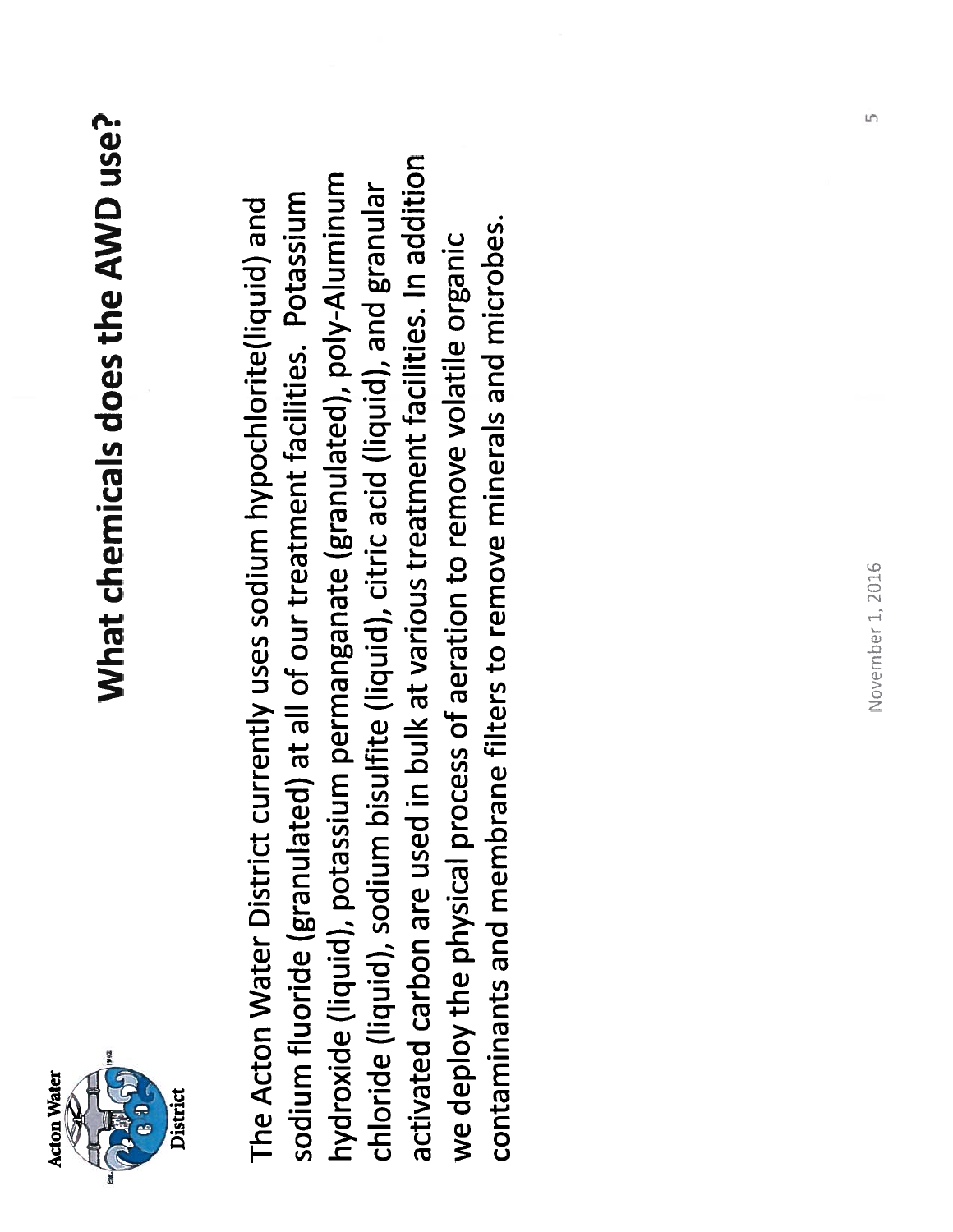

## How many trips/deliveries does the AWD receive per day? AWD receive per day? How many trips/deliveries does the

(tanker for bulk liquid deliveries, and/or box truck for palletized dry deliveries) (tanker for bulk liquid deliveries, and/or box truck for palletized dry deliveries) are one approximately every 2-4 months (about quarterly) depending on the are one approximately every 2-4 months (about quarterly) depending on the Our major facilities may have 1-4 vehicle trips per day that include the daily Our major facilities may have 1-4 vehicle trips per day that include the daily season and chemical. Other maintenance activities may require additional season and chemical. Other maintenance activities may require additional operations visits in a mid-size pickup (Ford Ranger). Chemical deliveries operations visits in a mid-size pickup (Ford Ranger). Chemical deliveries vehicle trips (contractors and/or District operators) or equipment. vehicle trips (contractors and/or District operators) or equipment.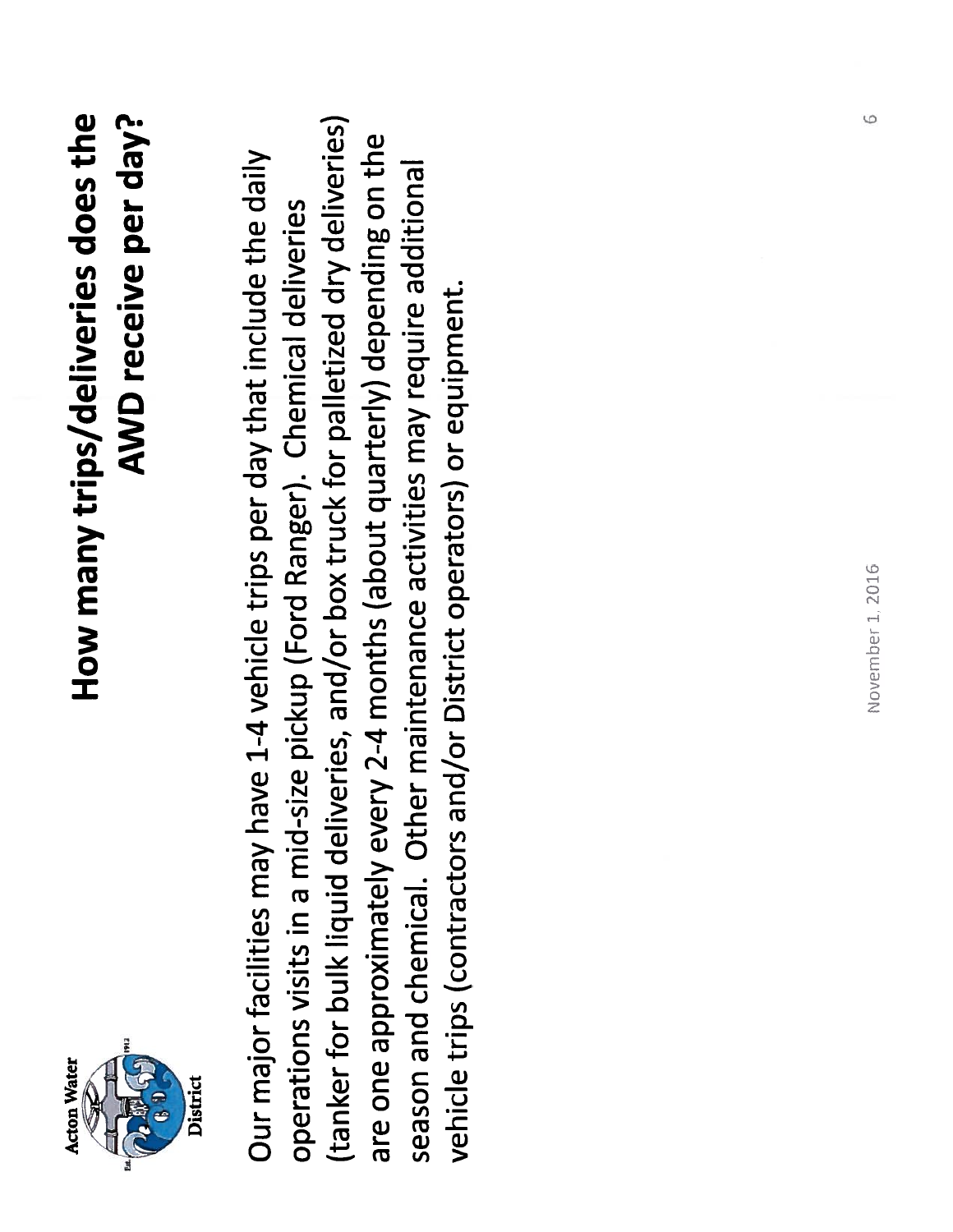

## General Comments General Comments

The Acton Water District has a unique perspective on Concord's proposal, as The Acton Water District has a unique perspective on Concord's proposal, as redundant water supply while meeting the complex array of environmental redundant water supply while meeting the complex array of environmental Supply. Although we cannot comment on the particular needs driving this "apples to apples" comparison of the specifics of Concord's system, or the we are intimately familiar with the challenges of managing a Public Water Supply. Although we cannot comment on the particular needs driving this "apples to apples" comparison of the specifics of Concord's system, or the we are intimately familiar with the challenges of managing a Public Water project, we can appreciate the pressures to provide a clean, reliable, and and regulatory conditions. That said, each system is individual in its own project, we can appreciate the pressures to provide a clean, reliable, and and regulatory conditions. That said, each system is individual in its own right, and the specifics of our system, or the Town of Acton, are not an right, and the specifics of our system, or the Town of Acton, are not an Town of Concord. Town of Concord.

7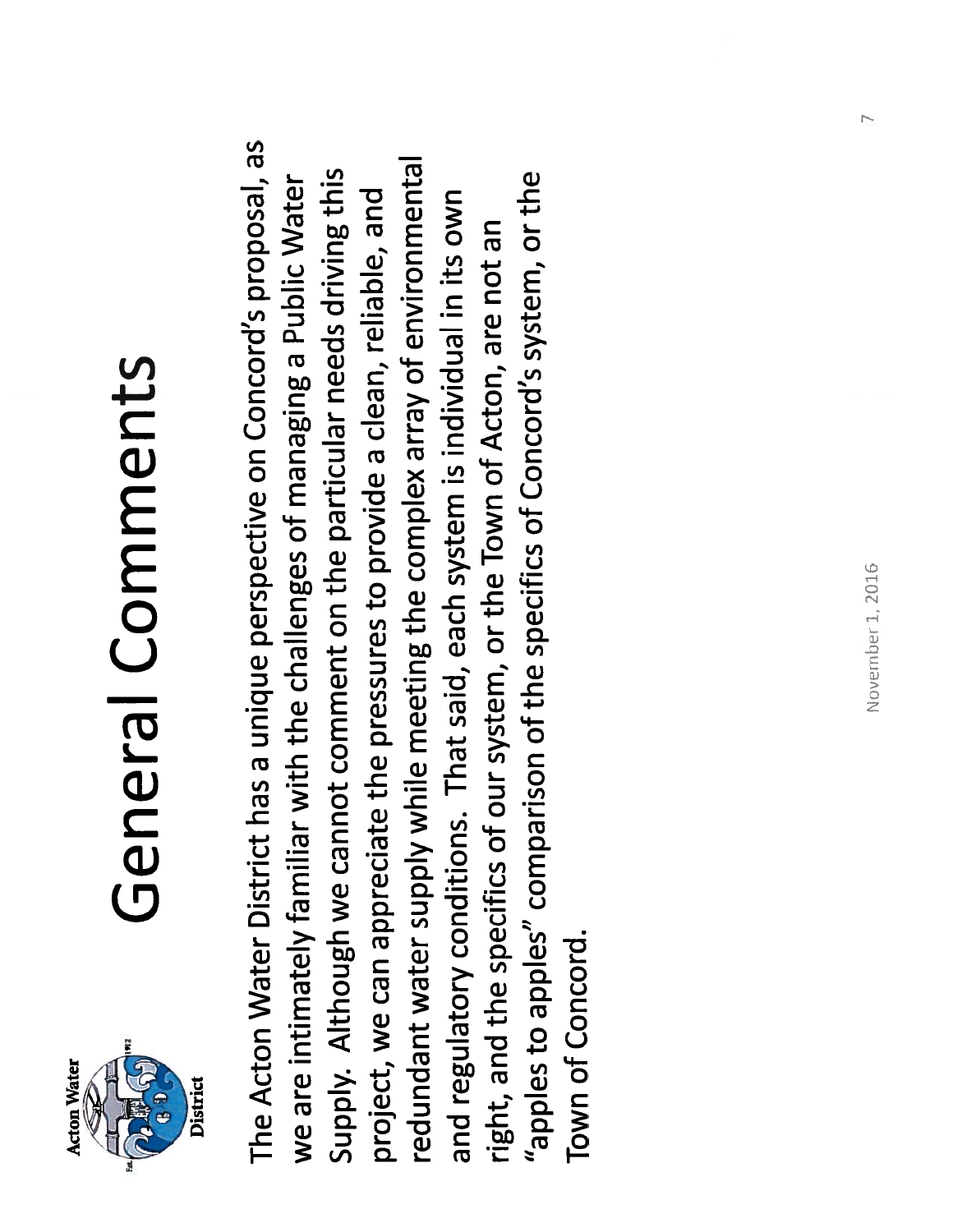

# General Comments (contd.) General Comments (contd.)

## We believe that Concord's proposed higher level of treatment of the Nagog We believe that Concord's proposed higher level of treatment of the Nagog Pond waters could benefit our community if three conditions are met: Pond waters could benefit our community if three conditions are met:

- continuation of providing water service in the vicinity of Great Road in continuation of providing water service in the vicinity of Great Road in Acton and adding new or expanded service as needed; Acton and adding new or expanded service as needed; •
- inclusion of future short or long term supply to the District via existing or inclusion of future short or long term supply to the District via existing or new interconnections, if needed. This would be with the understanding that short term emergency needs would be automatically agreed upon; new interconnections, if needed. This would be with the understanding that short term emergency needs would be automatically agreed upon; •
- Massachusetts Legislature be confirmed with a clear plan on how those Massachusetts Legislature be confirmed with a clear plan on how those the uses of the waters of Nagog Pond that were in the 1884 Act of the the uses of the waters of Nagog Pond that were in the 1884 Act of the rights can be exercised. rights can be exercised. •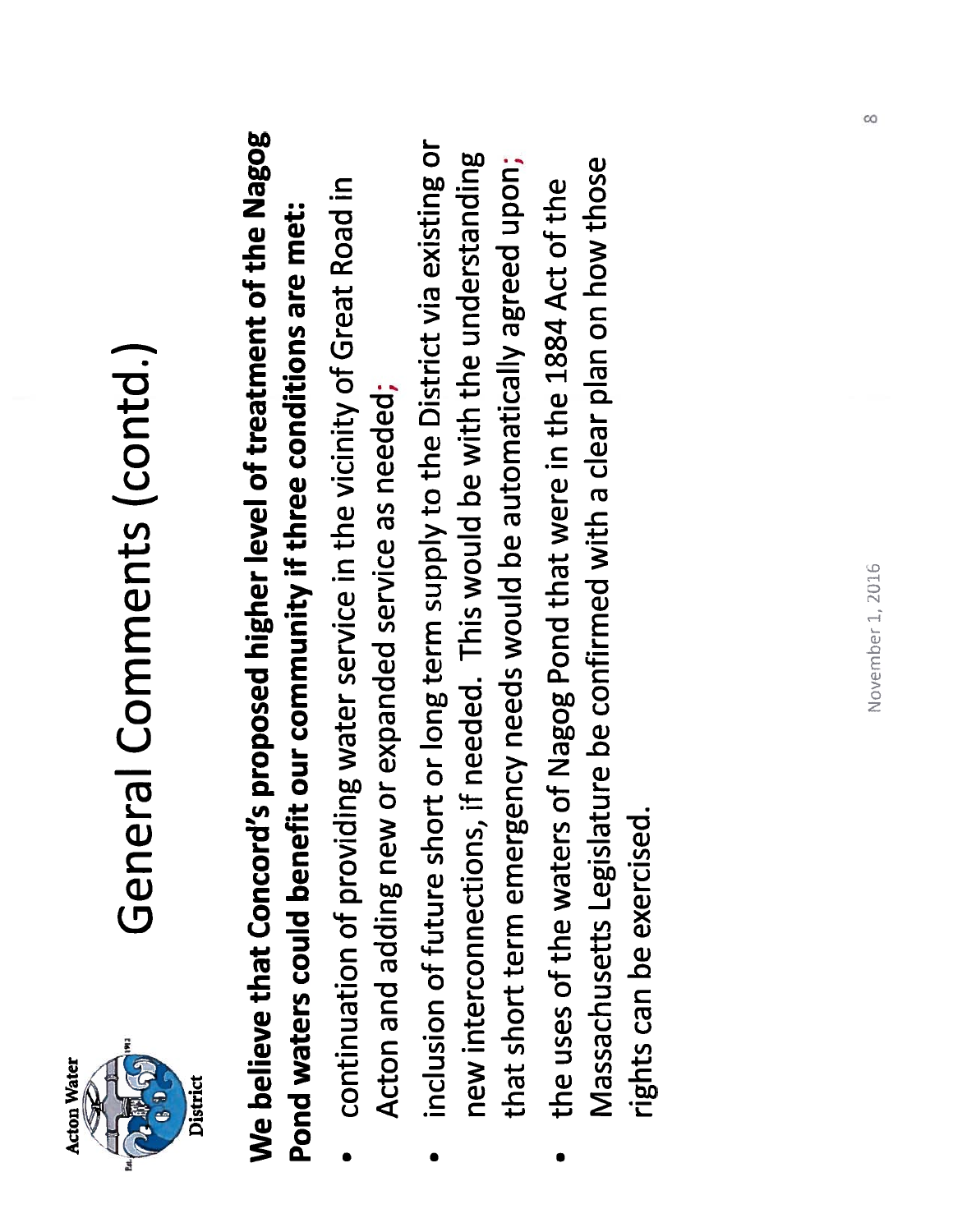

# General Comments (contd.) General Comments (contd.)

perpetuity and the future water supply development rights of both Acton and perpetuity and the future water supply development rights of both Acton and provides for Acton's ability to access these waters, and we believe it is critical provides for Acton's ability to access these waters, and we believe it is critical to maintain that statutory right, and that Nagog Pond be forever considered to maintain that statutory right, and that Nagog Pond be forever considered to be a viable source of drinking water for the region. Efforts should be put to be a viable source of drinking water for the region. Efforts should be put extremely important regional water supply issue, and we do not take that extremely important regional water supply issue, and we do not take that forth during this special permit process to protect the watershed lands in forth during this special permit process to protect the watershed lands in lightly. Chapter 201 of the 1884 Acts of the Massachusetts Legislature lightly. Chapter 201 of the 1884 Acts of the Massachusetts Legislature The rights to the waters of Nagog Pond, which is a Great Pond, are an The rights to the waters of Nagog Pond, which is a Great Pond, are an Littleton. tittleton.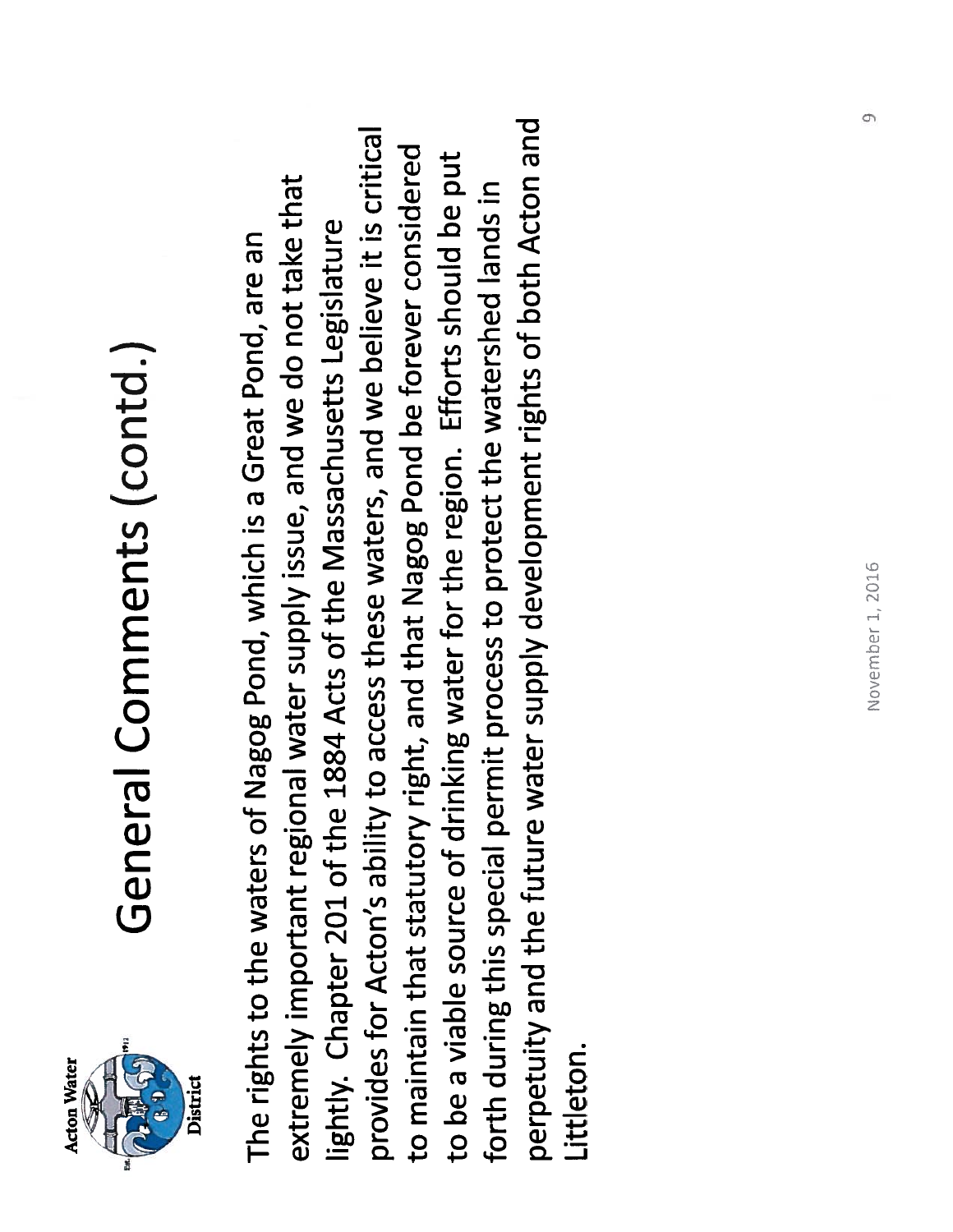

# General Comments (concluded) General Comments (concluded)

the future. Furthermore, accessing Nagog Pond as a source would require<br>that we acquire property, construct a facility of similar scope and scale as that improvements. The District appreciates the attention to water resource issues that we acquire property, construct a facility of similar scope and scale as that improvements. The District appreciates the attention to water resource issues that this proposal has generated among Acton residents. The water needs of that this proposal has generated among Acton residents. The water needs of the Town are something that residents bring to the forefront every few years. While Acton has not identified an immediate need for Nagog Pond, given the rights. This burden has not been considered in our current planning scheme; the Town are something that residents bring to the forefront every few years. While Acton has not identified an immediate need for Nagog Pond, given the rights. This burden has not been considered in our current planning scheme; Great Road in Acton. Taking this type of system expansion on would require customer base that would substantially exceed the cost of our recent system customer base that would substantially exceed the cost of our recent system uncertainties inherent in Questions 1 and 2, the need may very well arise in Great Road in Acton. Taking this type of system expansion on would require uncertainties inherent in Questions 1 and 2, the need may very well arise in nor has the potential of absorbing the demand of Concord's services along nor has the potential of absorbing the demand of Concord's services along the future. Furthermore, accessing Nagog Pond as a source would require being proposed, and gain legal and regulatory authority to exercise those being proposed, and gain legal and regulatory authority to exercise those surface water treatment, which would impose a financial burden on our surface water treatment, which would impose a financial burden on our continually plan for the future of Acton's water needs in a fiscally and We want to assure our customers and the residents of Acton that we continually plan for the future of Acton's water needs in a fiscally and We want to assure our customers and the residents of Acton that we environmentally responsible manner. environmentally responsible manner.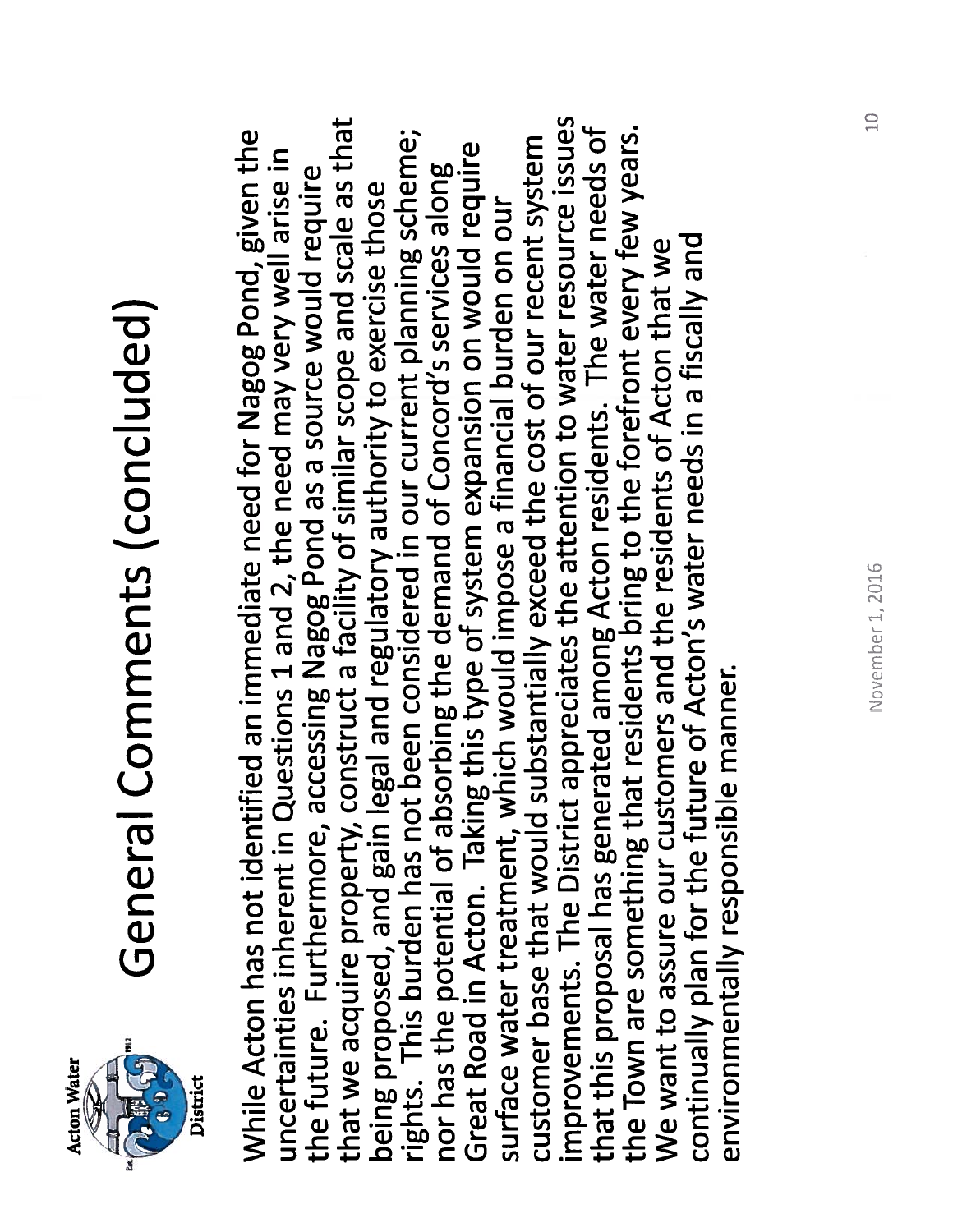

Thank you

**Board of Water Commissioners** Board of Water Commissioners Stephen Stuntz, Chair Stephen Stuntz, Chair Ronald Parenti Ronald Parenti Len Phillips Len Phillips

Matthew Mostoller, Environmental Manager Matthew Mostoller, Environmental Manager Chris Allen, District Manager Chris Allen, District Manager

693 Massachusetts Avenue, P.O. Box 953 693 Massachusetts Avenue, P.O. Box 953 commissioners@actonwater.com commissioners@actonwater.com Acton, MA 01720 Acton, MA 01720 978-263-9107 978-263-9107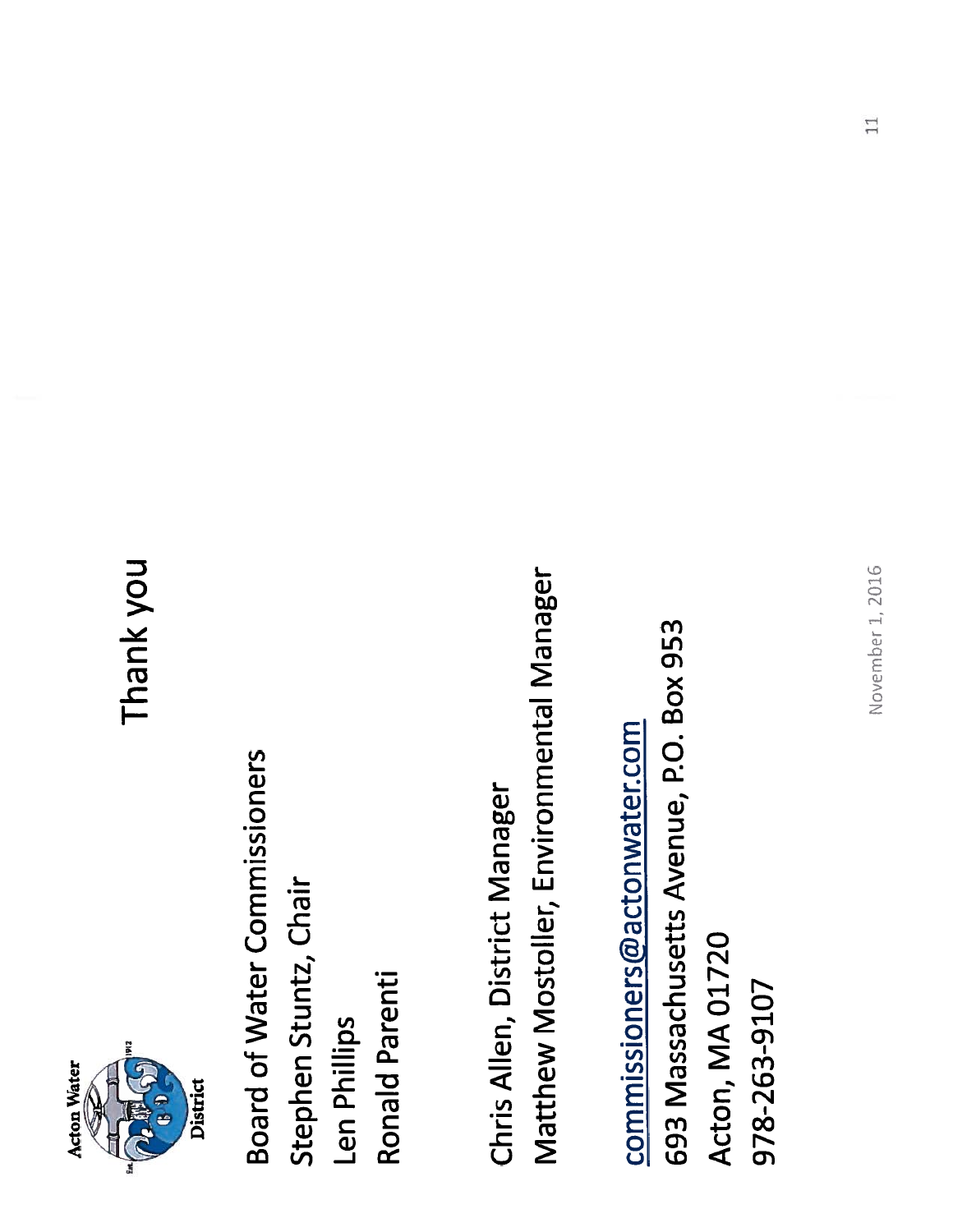